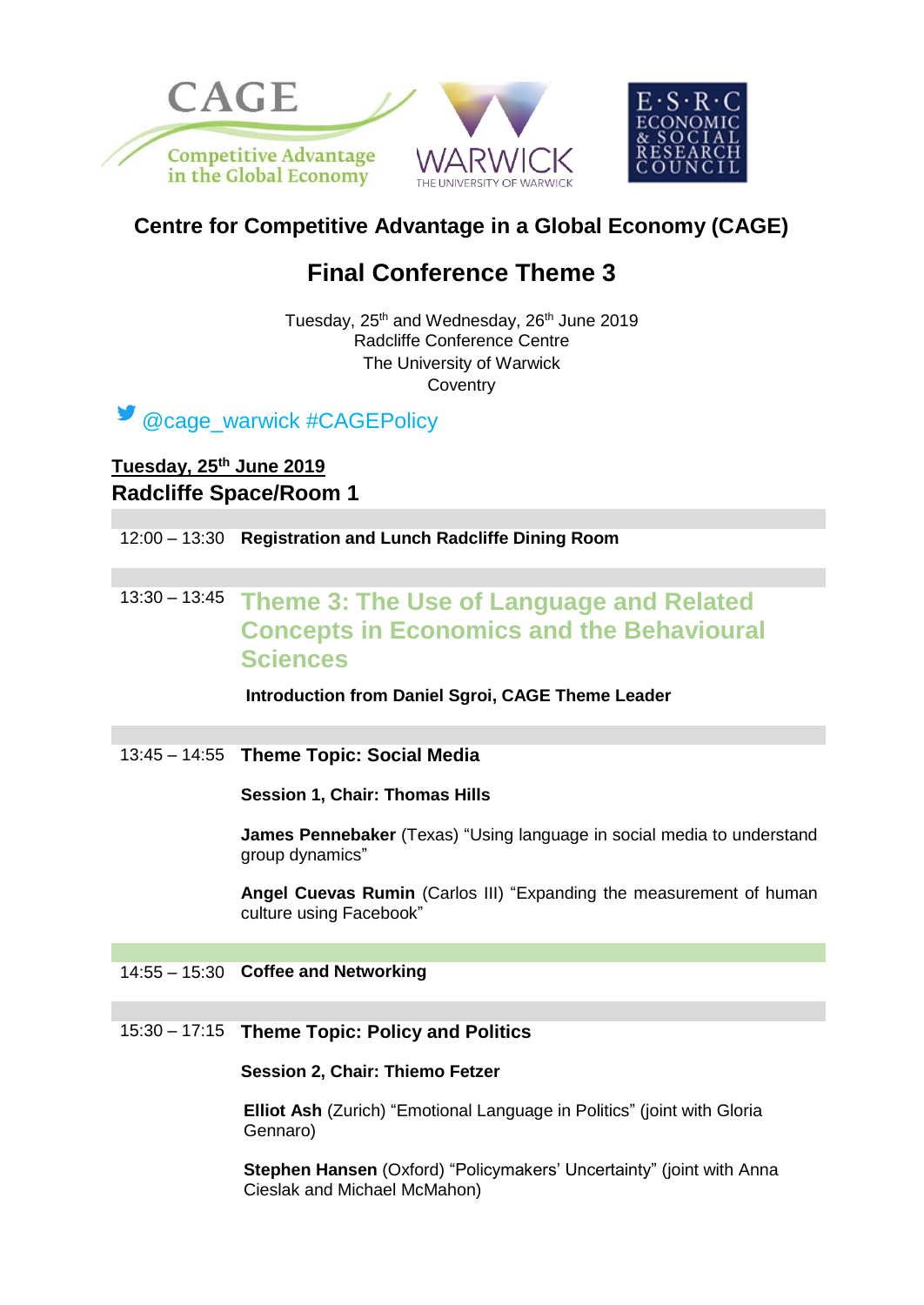**Francesco Porcelli** (SOSE – Italian Ministry of Finance) "How Do Politicians Respond to News? Evidence from the Opencivitas Project in Italy"

## 17:15 – 18:15 **Networking**

18:30 – 20:30 **Dinner Radcliffe Dining Room**

## **Wednesday, 26th June 2019 Radcliffe Space/Room 1**

09:30 – 10:00 **Coffee**

## 10:00 – 11:10 **Theme Topic: Psycholinguistics**

#### **Session 3, Chair: Eugenio Proto**

**Max Louwerse** (Tilburg) "Extracting Meaning from Language: Where Cognition and Computation Meet"

**Thomas Hills** (Warwick) "Quantitative Historical Psychology"

#### 11:10 – 11:30 **Coffee and Networking**

### 11:30 – 13:30 **Theme Topic: Social Interaction and Language**

#### **Session 4, Chair: Thomas Hills**

**Neha Bose** (Warwick) "Theory of Mind and Strategic Decision-Making – Language Analysis in the Lab" (joint with Daniel Sgroi)

**Hannes Mueller** (Barcelona) "The Hard Problem of Prediction for Conflict Prevention" (joint with Chris Rauh)

**Federica Liberini** (Zurich) "Social Capital, Migration and Dialect" (joint with Michela Redoano, Daniel Sgroi, Francesco Porcelli, Emanuele Bracco and Ben Lockwood)

#### 13:30 – 14:30 **Lunch Radcliffe Dining Room**

#### 14:30 – 15:45 **Theme Topic: Language and Wellbeing**

#### **Session 5, Chair: Daniel Sgroi**

**Daniel Sgroi** (Warwick) "Historical Analysis of National Subjective Wellbeing using Digitized Text" (joint with Thomas Hills, Eugenio Proto and Chanuki Seresinhe)